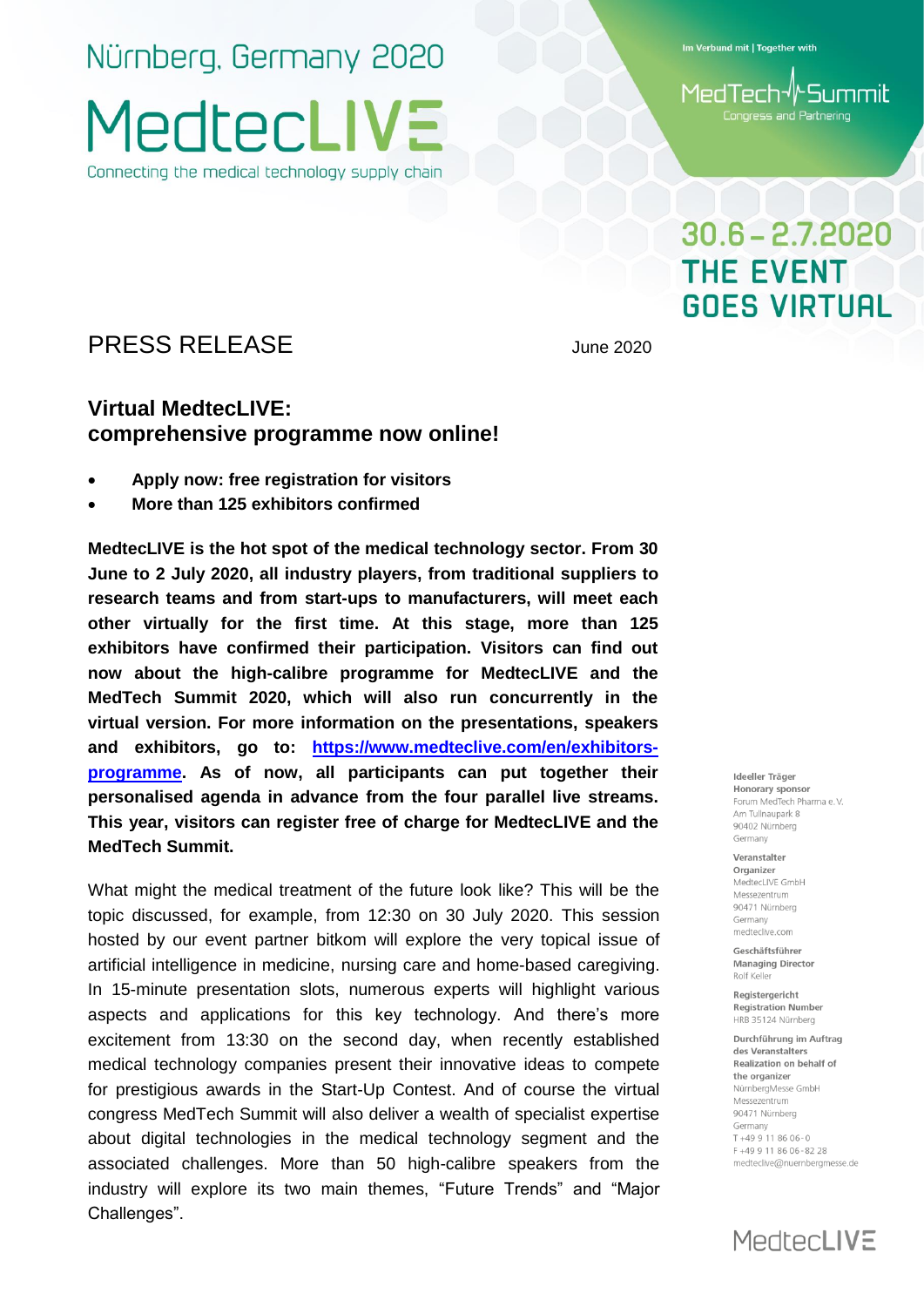# Nürnberg, Germany 2020 MedtecLIV:

Connecting the medical technology supply chain

Im Verbund mit | Together with

## $30.6 - 2.7.2020$ **THE EVENT GOES VIRTUAL**

#### **Virtual MedtecLIVE: well worth a visit!**

This year's virtual edition of the trade fair offers an alternative to the leading springtime gathering for the European medical technology community, which regrettably could not take place due to the coronavirus pandemic. It will feature the online matchmaking event "Partnering", which enables participants from the entire medical technology process chain to establish new contacts and talk to one another based on mutual interests, for example in face-to-face video calls. Exhibitors will also be given a comprehensive toolkit to help them present their innovations and solutions to the community. Visitors can attend this year's virtual show free of charge and have unlimited access to the matchmaking event and all presentations at MedtecLIVE. They will also have free access to the content of the MedTech Summit congress.

#### **Participation options and "Save the Date" 2021**

To see the options available for exhibitors and visitors please go to: **https://www.medteclive.com/en/virtual-event.** The next regular round of MedtecLIVE will take place at Exhibition Centre Nuremberg from 20 to 22 April 2021.

#### **About MedtecLIVE and MedTech Summit**

MedtecLIVE in combination with MedTech Summit Congress & Partnering is a leading networking platform for the international medical technology community. The trade exhibition's offering covers the full process chain in the production of medical engineering equipment, from prototypes to readyfor-market products. Leading companies, associations and institutions will engage in networking at MedtecLIVE to cultivate contacts, share ideas and create new innovations. At the renowned MedTech Summit Congress & Partnering event that accompanies the exhibition, manufacturers, endusers and researchers hold interdisciplinary discussions on the future developments in the sector. This event is organised by the Bavarian Ministry of Economic Affairs, Regional Development and Energy and realised by Bayern Innovativ. The industry network Forum MedTech Pharma is the institutional sponsor of MedtecLIVE and MedTech Summit.